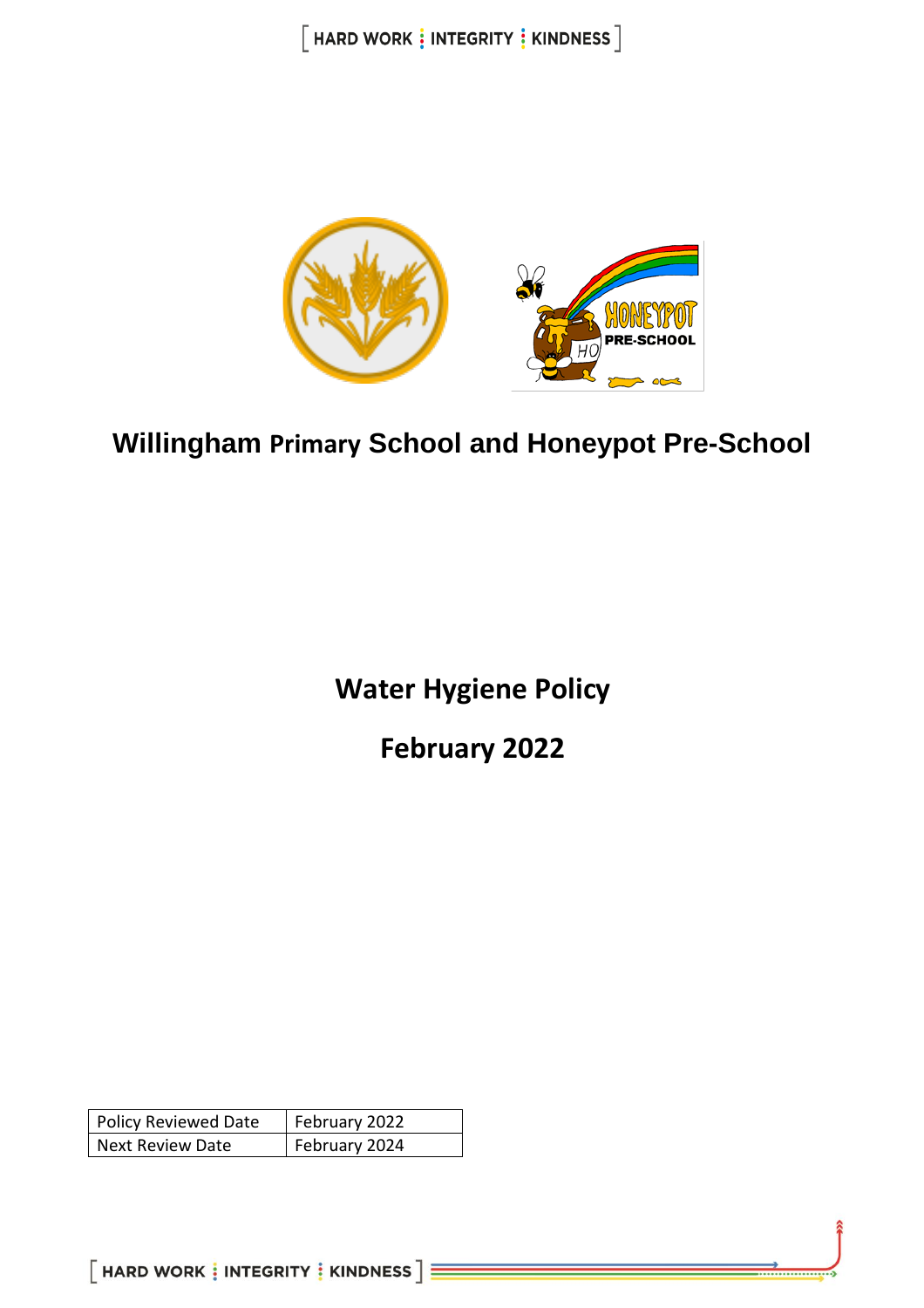# $[$  HARD WORK  $\frac{1}{3}$  INTEGRITY  $\frac{1}{3}$  KINDNESS  $]$

The purpose of this document is to identify and assess sources of risk, and to prevent or control those risks which may facilitate the growth of Legionella bacteria within the water system of these premises.

Reference to the following publications:

- HSE LEGIONNAIRES' DISEASE HSG274 PART 2 2014
- CCC GOOD STEWARDSHIP FOR SCHOOLS' PREMISES 2009
- AQUATIDE LEGIONELLA RISK ASSESSMENT 2018

# **Identifying factors that may be a source of risk**

- 1. Water is stored or recirculated in the system
- 2. The water temperature in all or part of the system may be between 20-45°C
- 3. There are deposits that support bacterial growth in the system
- 4. It is possible for water droplets to be produced, and they can be dispersed
- 5. It is likely that persons could be exposed to those contaminated water droplets

## **Risk Assessments**

Where a risk assessment has been carried out and it is concluded that there is no reasonably foreseeable risk or the risks are insignificant and are being managed properly to comply with the law, then the risk assessment can be deemed complete.

Existing controls must be maintained and the assessment needs to be reviewed on a regular basis, especially when there is reason to suspect that it is no longer valid.

This can result from:

- Change to the water system
- Change to the use of the building which houses the system
- New information about risks and control measures
- Results of tests which indicate controls are no longer effective
- Change to staff with access to the water system
- A case of legionnaires disease associated with the system